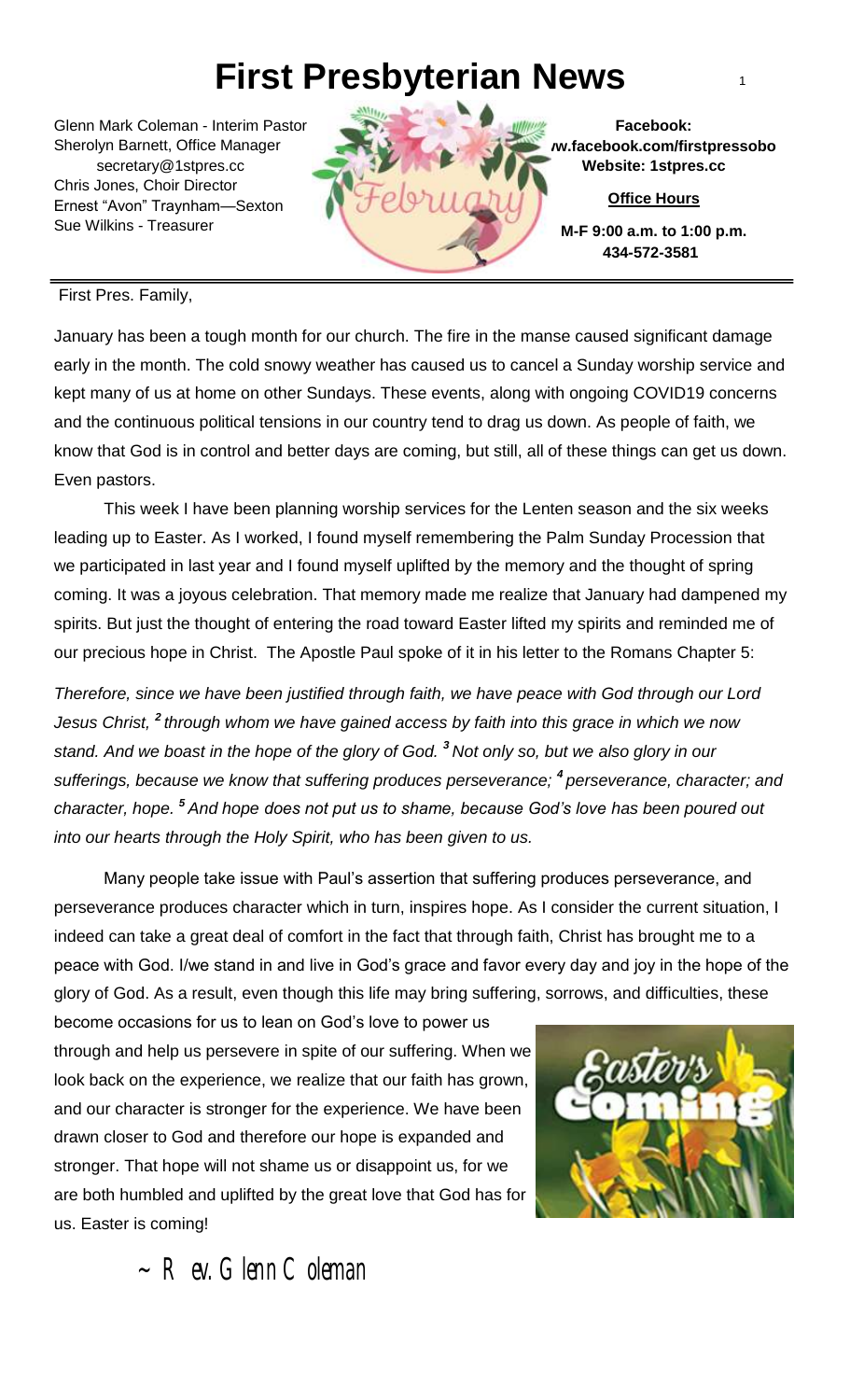

**Ladies' Circle** – Our next meeting for the Ladies' Circle will be 2 Tuesday, February 1 at 10:30 am - in the Philathea Room, Sherolyn Barnett will be our guest speaker. All women are invited to attend.

**Women's Bible study -** Bible study is each Thursday at 10:30 am in the Fellowship Hall. The study of C.S. Lewis' *The Screwtape Letters* has been eye opening and all that have attended have enjoyed the learning and discussions. Satan is cunning, and recognizing his ways helps us to discern promptings and make better decisions.





**Prayer List** - Mark and Carol Foster's grandson; Sam Torian heart surgery sometime this month; Lorene and Dabney Gilliam; Robert Bates was in the hospital with kidney issues, is now on dialysis; Kim Wickemeyer - COVID; Jim Luedtke's son-in-law, Eric had a heart attack and is having breathing issues; Kim Albert's brother, Dan, fell on ice, luckily nothing broke, had COVID; Ben Fincher had a heart attack and then bypass surgery; Joe Barkley diagnosed with encephalitis, prayers also for his wife, Faye; Storm victims in

Kentucky; Fire victims of Colorado; Clarence Morris - stage 4 brain cancer; Carol Foster's surgery has been cancelled/postponed.

**Flower Calendar** - Very few dates have been reserved. Take time to visit the flower calendar and/or call to reserve your favorite dates to help beautify the sanctuary during worship.





**Lenten Luncheons** - First Presbyterian is excited to again host Lenten Luncheons each Wednesday from Ash Wednesday, March 2 through Wednesday, April 13. We will plan to have a lunch, brought by each person, as we fellowship and enjoy one another's company at noon. At 12:30 we will start the devotional, which will be prepared by a variety of ministers in the community. We are grateful for them and the time they have dedicated to preparing and sharing their thoughts. Mark your calendars and help us make this a great year, and show our support and gratitude for each of the ministers.

Here is the Lenten Lunch Schedule:

March 2 - Rev. Jack Stewart from Grace Baptist Church

March 9 - Pastor Larry Davis from Arbor Baptist Church

March 16 - Rev. Bill Wilkins from Mt. Vernon Baptist Church

March 23 - Rev. Garrett Bowman from First Baptist Church

March 30 - Rev. Thad Decker from Main Street Methodist

April 6 - Pastor Dave Webb from South Boston Church of God

April 13 - Rev. Glenn Coleman from First Presbyterian

On Ash Wednesday we will have ashes available to those who wish to receive them.

Pack your lunch and plan to fellowship with us at noon and enjoy the spirit of the season as we receive a variety of devotionals from the community ministers.

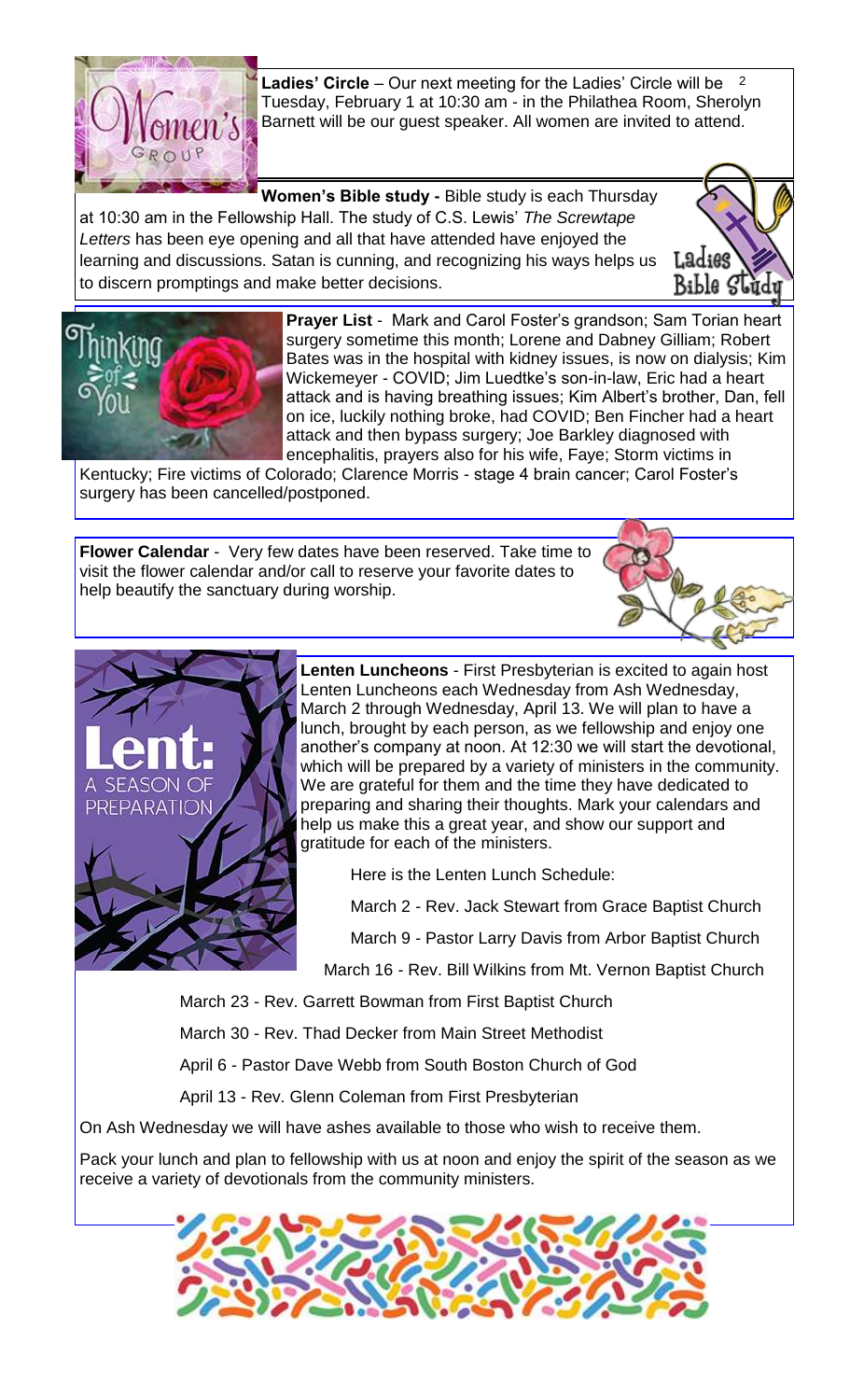

*February 6 - Fifth Sunday of Epiphany* <sup>3</sup> *Sermon Title: "Woe, Whoa, Whew!" Scriptures: Isaiah 6:1-8; Luke 5:1:11*

*February 13 - Sixth Sunday after Epiphany Sermon Title: "Fully Protected" Scriptures: Psalm 91; Ephesians 6:10-20*

*February 20 - Seventh Sunday after Epiphany* **Sermon Title: "My Enemy?"** *Scriptures: Genesis 45:3-11; Luke 6:27-38*

*February 27– Transfiguration of the Lord Sermon Title: "Shine, Jesus, Shine!" Scriptures: Psalm 99; Luke 9:28-43*

*March 6 - First Sunday of Lent Sermon Title: "The Power of Jesus" Scriptures: Psalm 91; Luke 4:1-13*



## **What is taking so long? How much longer?**

**The PNC Update -** While no one has asked me this question, I know that it cannot help but be on everyone's mind.

I'm sure that we have observed the real estate market over the years. There are times when there is a limited number of properties available for sale and buyers must compete against each other. This is called a "seller's market" where often sell for prices higher than the asking price. At other times, the

inventory of properties is large. Sellers find themselves in competition with other property owners. Sellers must negotiate and grant concessions to buyers to sell. This is called a "buyer's market".

The environment in today's world of church ministry has not been good. Pastors are reaching "burn out" and choosing to leave the ministry in increasing numbers. This coupled with the added stress of a global pandemic has accelerated this alarming trend. Our denomination, the PC(USA), is no exception. The result of this trend is that many churches seeking a pastor must look at a limited pool of potential candidates. You might say that it is "buyer's (pastors) market".

Given these circumstances, the quick solution would be to attempt to call the first available candidate found. There is danger in that approach. We not only need to find a pastor, but the right candidate needs to be a "good fit" for our church. This is where we must rely on God to reveal to us to the next pastor that He has chosen to lead our congregation. We are using all the resources available to achieve that goal.

*5 Trust in the Lord with all your heart and lean not on your own understanding; <sup>6</sup> in all your ways submit to him, and he will make your paths straight. Proverbs 3:5-6*

Pray for us as we continue the task that you have entrusted to us.

Grace and peace,

*Don Cherry.* 

PNC Chairman

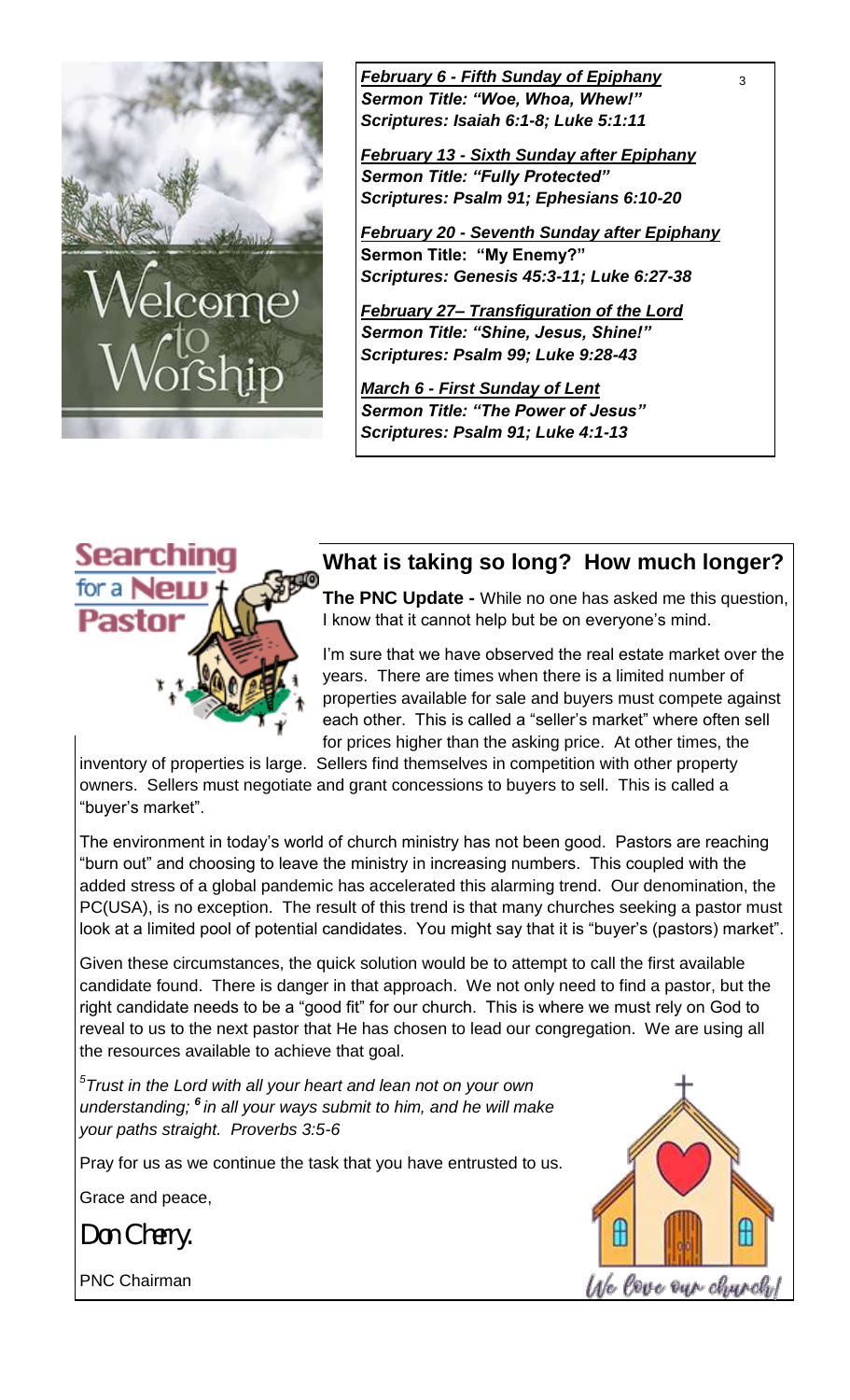## **Greatest Love** 4



 February is typically thought of as the month of Love. I love looking at scriptures and seeing all the examples of Christ's love for us. And of course, we read in scripture that "God so loved the world that he gave his only begotten son."(John 3:16) So, we know that God and Jesus love us tremendously. Jesus loves us enough to suffer and die for each and every one of us. I heard a quote, which really touched my heart; "The first great commandment is to love the Lord with all our hearts, but the great truth is that He loves us with all His heart, with all His mind, with all His strength." What a beautiful message. How comforting!

 We read in Luke 7 the story of Christ went in Simon the Pharisee's home, a woman entered and went to Christ, weeping and began to wash His feet. Simon was troubled by the fact that Jesus was accepting of the woman, who "is a sinner." The Savior said "her sins are forgiven, because she loved much." (vs 47) She

wasn't ashamed or afraid of who she was, but instead knew if she went to Christ, she could be healed. She gave several acts of service along with her heartbroken tears.

In Deuteronomy 7:8 we read, "... because the Lord loved you, ...hath [He] brought you out with a might hand, and redeemed you ...."

With the knowledge of that great love, we have no need to hesitate to call upon God even when we feel unworthy. There is nothing we can do to make the Lord stop loving us. He will always love us, just as we love our children. No matter what they do, we still

love them. So it is with our Father in Heaven.

Often, we may want to hide our sins. But because we are loved by our Father in Heaven and Jesus Christ, we do not have to worry about being honest with who we are. We can and will be forgiven if we will humbly go to them with a repentant heart. And the beauty is that in these times we can feel an increased warmth of Their love for us.

We are His, and He will help us to return home as we continue to return love by trying each day to improve and keep the commandments more carefully. ~ *Sherolyn* 







**Souper Bowl of Caring** - What if everyone watching a football game this year gave one dollar or one can of food to local food charities? The 2021 Super Bowl attracted 96.4 million viewers - that would mean a lot of cash and food to help feed hungry families in need that live right here in our community!

We will collect a special Souper Bowl offering on Super Bowl Sunday, Feb. 13. Our offering will go right across the street to The Good

Samaritan. To have a record of your giving, use a pew envelope and mark it "Souper Bowl". Drop your offering in the soup pots located at each entrance. If you wish to give prior to Feb. 13, use a pew envelope and mark it "Souper Bowl" and place it in the offering plate or take it by the church office.

As an additional challenge, let's make it a real Souper Bowl by bringing in cans of soup in addition to your monetary offerings. Add your cans to the stack on the altar.  $\sim$  Kim Albert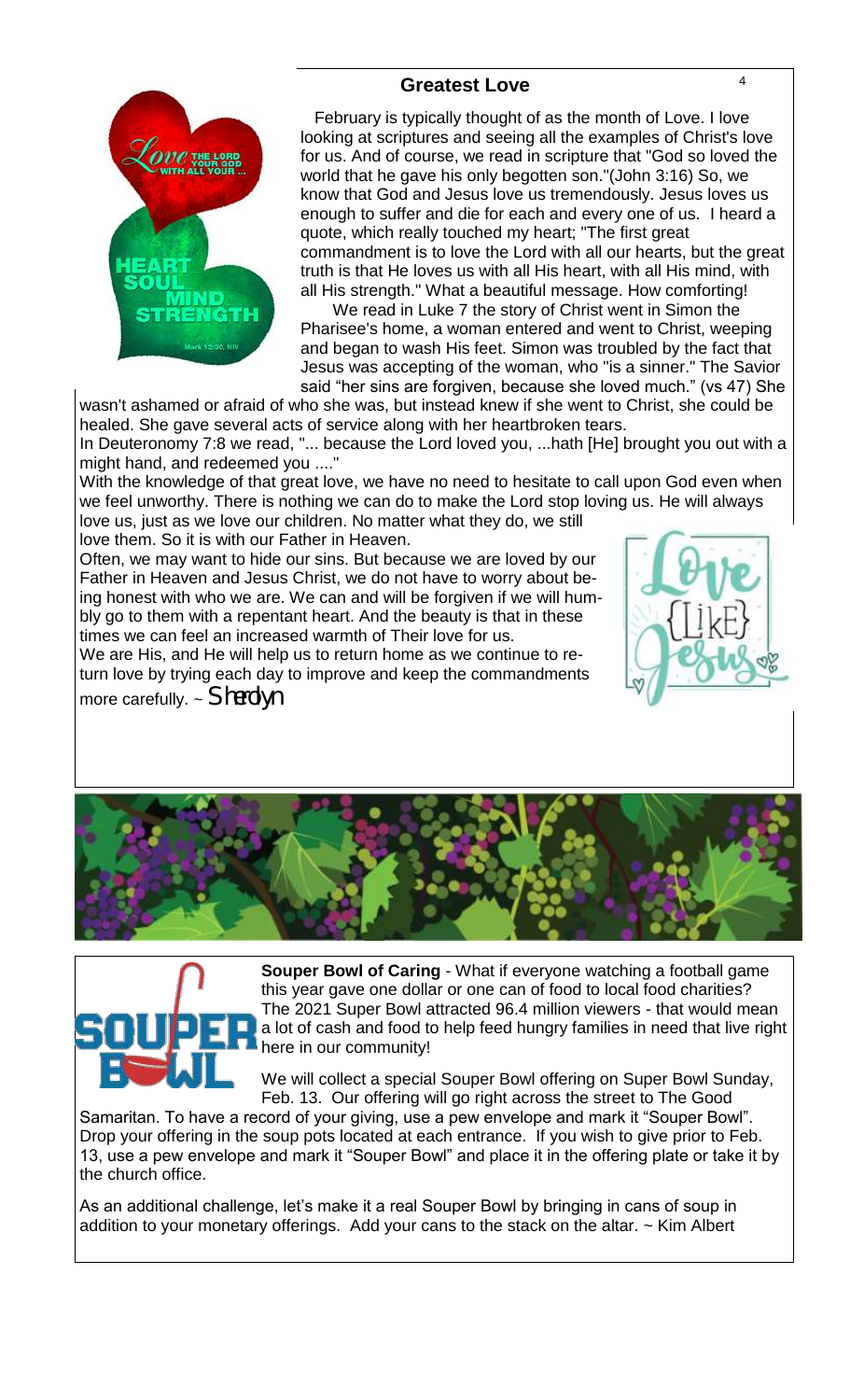

| Sun                                                                                      | Mon            | Tue                                        | Wed                                                   | Thu                                                             | Fri                                 | Sat     |
|------------------------------------------------------------------------------------------|----------------|--------------------------------------------|-------------------------------------------------------|-----------------------------------------------------------------|-------------------------------------|---------|
| 30<br>10:00 - Sunday<br><b>School</b><br>11:00 am-Worship                                | 31             | February 1<br>10:30 am - Ladies'<br>Circle | $\overline{2}$<br>UК                                  | 3<br>10:30 am -<br>Women's Bible<br>Study<br>8:00 pm - AA       | $\overline{4}$<br>12:00 PM AA       | 5       |
| 6<br>10:00 - Sunday<br><b>School</b><br>11:00 am-Worship                                 | $\overline{7}$ | 8<br>10:30 am - Ladies'<br>Circle          | 9<br>12:00 PM AA<br>6:00 pm NA<br>6:00 pm-Choir       | 10<br>$10:30$ am -<br>Women's Bible<br>Study<br>8:00 pm - AA    | $\blacksquare$<br>11<br>12:00 PM AA | 12      |
| 13<br>10:00 - Sunday<br><b>School</b><br>11:00 am-Worship                                |                | 15<br>entines                              | 16<br>12:00 PM AA<br>6:00 pm NA<br>6:00 pm-Choir      | 17<br>$10:30$ am -<br>Women's Bible<br>Study<br>8:00 pm - AA    | 18<br>12:00 PM AA                   | 19      |
| 20 - 5 Cents a Meal<br>collection<br>10:00 - Sunday<br><b>School</b><br>11:00 am-Worship | 21             | 22<br>6:00pm Deacons<br>7:00pm Elders      | 23<br>12:00 PM AA<br>6:00 pm NA<br>6:00 pm-Choir      | 24<br>$10:30$ am -<br>Women's Bible<br>Study<br>$8:00 - AA$     | 25<br>12:00 PM AA                   | 26      |
| 27<br>10:00 - Sunday<br><b>School</b><br>11:00 am-Worship                                | 28             | March 1<br>ews etter                       | March 2<br>12:00 PM AA<br>6:00 pm NA<br>6:00 pm-Choir | March 3<br>10:30 am -<br>Women's Bible<br>Study<br>8:00 pm - AA | March 4<br>12:00 PM AA              | March 5 |



If we don't have your birthday listed, please call the office and let us know.

### 1 Ann Ferguson

- 6 Anne Butler
- 6 Bob Seat
- 9 John Hall Greenbacker
- 10 Abbey Bales
- 13 Connie Crews Holder
- 14 Kitty Lawson\*
- 15 Diane Newberry
- 16 Kylie Berry
- 18 Amanda Albert Bennett
- 18 Deborah Sizemore
- 19 Ashley Slaff
- 21 Sue Wilkins
- 22 Robert Carter
- 23 Charles Ware\*
- 23 Teresa McCollum
- 24 Skyler Smith
- 24 Melissa Fraser
- 25 Ann Egloff
- 28 Dargan Cherry
- 28 Madeline Ruth Fraser Freshour
- 29 Bob Egloff



\* In Memory